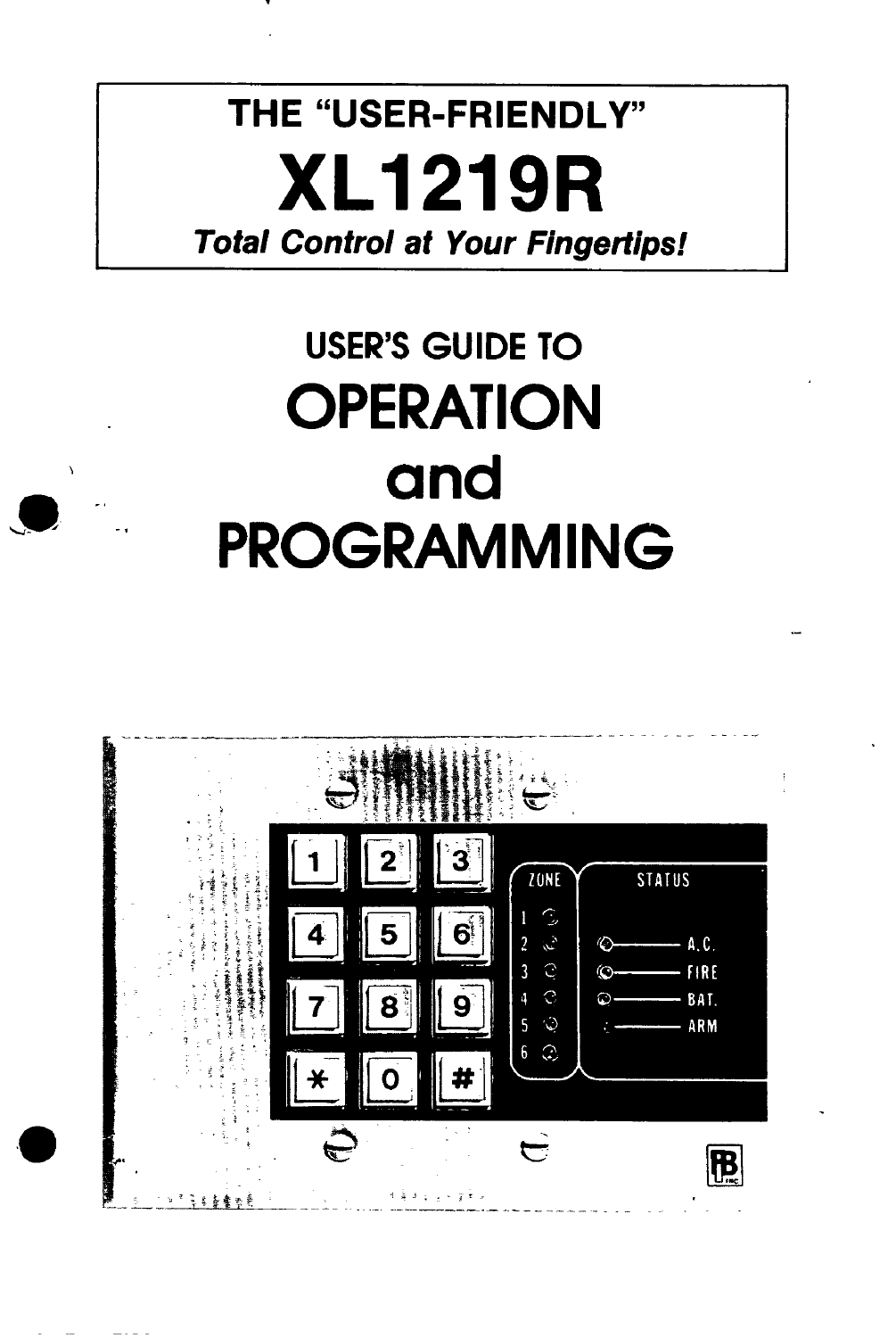## XL1219 USER'S GUIDE

## **INTRODUCTION**

The "brain" of your new security system is theXL1219 Control Panel. All of the detection devices of your system are wired to the control panel. When a violation occurs, the control panel reacts by setting the appropriate devices into action. It may cause a siren to sound, transmit a coded signal to the central staton, cause keypad lights to blink, etc. The XL1219 Digital Keypad will tell you the status of your security system at all times.

The following pages will familiarize you with the simple operation of the system, via the Digital Keypad, and will explain the meanings of the lights and buzzer.

#### TABLE OF CONTENTS

| Operation                                                                                | page |   |
|------------------------------------------------------------------------------------------|------|---|
|                                                                                          |      | 1 |
|                                                                                          |      |   |
|                                                                                          |      |   |
|                                                                                          |      |   |
| zone reactivation ("unbypass") $\ldots \ldots \ldots \ldots \ldots \ldots \ldots \ldots$ |      |   |
|                                                                                          |      |   |
|                                                                                          |      |   |
|                                                                                          |      |   |
| Ambush (installer pre-set option)  4                                                     |      |   |
| Programming                                                                              |      |   |
|                                                                                          |      |   |
|                                                                                          |      |   |
|                                                                                          |      |   |
|                                                                                          |      |   |
|                                                                                          |      |   |
|                                                                                          |      |   |
|                                                                                          |      |   |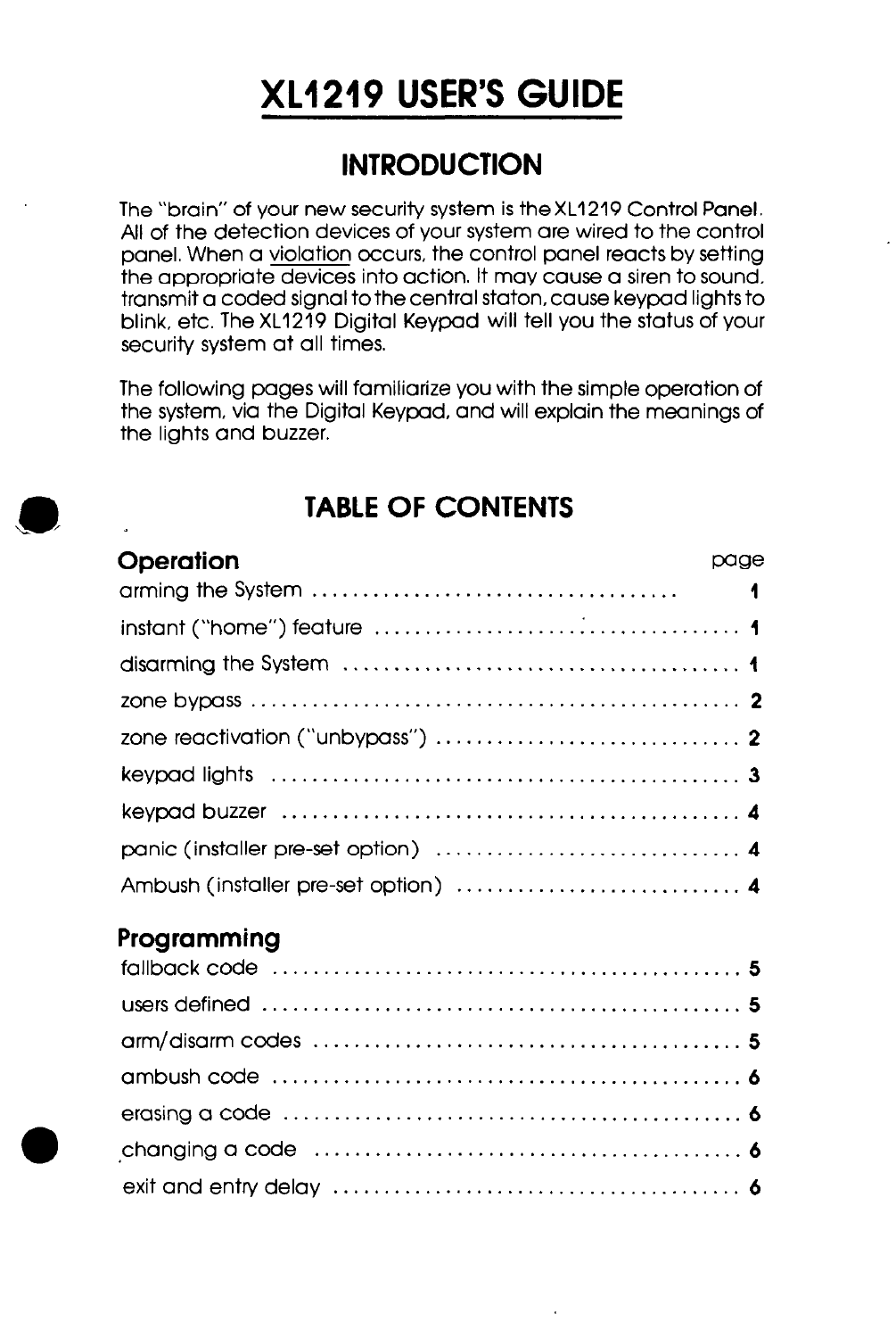## ARM/DISARM OPERATION

Arming the System

To arm your security system (with no zones bypassed):

- 1. Make sure that all of the Zone Status green lights are lit. If any of the green lights are off, the number will show you which zone has an open loop" (open window, etc.). You cannot arm the system with an ooen loop. Once all protected openings are secured,:
- 2. Enter your 5-digit secret code by gently depressing each number key until you hear a momentary beep.
- 3. When all 5-digits have been entered, the red "ARM" light will go on and all of the green zone lights will go off. You now have a pre-set amount of time (exit delay time) to leave the premises through a door designated by your installer as a delav zone.

Instant (Home) **Feature** 

> the **System**

If you are staving within the premises, and no-one is expected to return while the system is ARMED, you will want your time delay doors to report an Alarm instantly. This is accomplished by selecting the "INSTANT" option.

To select the "Instant" option:

- 1. Arm the system
- 2. Press b کا
- 3. The zone 1 green light will go on

NOTE: This option automatically <u>resets</u> when the system is <u>disarmed</u>.<br>To <u>disarm</u> your security system:

Disarming

1. Enter your 5-digit secret code

2. The red "ARM" light will go off

 $\vert$ 

I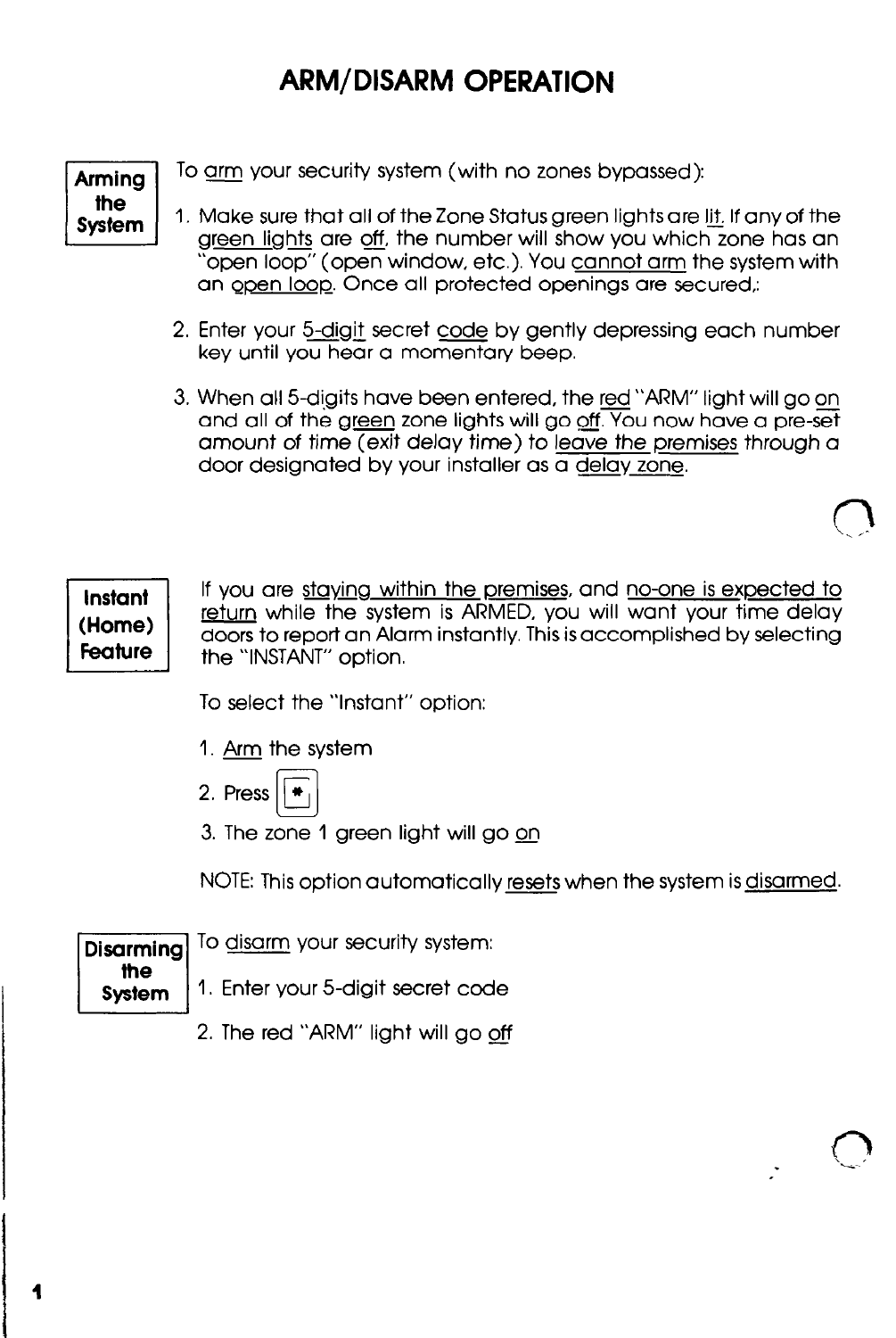#### Zone **Bypass**

If you wish to arm only a part of your system, such as the front doors and windows, but still have the freedom to come and go, for instance, through the back door, you may bypass the desired zone (s) and then arm the rest of the system.

To bypass one or more zones:

- I. Make sure that the system is disarmed (red light off),
- 2. Press  $\overline{q}$  ("Bypass") تا
- 3. Press the number of the zone to be bypassed

Example: To bypass zone 3, Press  $||9||$ , then

4. The green zone light will blink slowly to indicate that that zone is bypassed

NOTE: To bypass additional zones repeat steps 2 and 3 above

5. Now arm the system by entering your 5-digit code. (All of the g<u>reen lights</u> will go <u>off</u>; the <u>red</u> light will go <u>on)</u> - -

NOTE: This option automatically resets when the system is disarmed.

#### Zone **Reactivation** (Unbypass)

2. Press

- 3. Press number of the zone to be unbypassed
- 4. The green zone light should stop blinking

OR

- To Unbypass all bypassed zones:
- 1. System must be disarmed

To Unbypass a single zone:

I, System must be disarmed

2. Press  $||$  # "Reset")

Auto **Unbypass** (Installer Pre-set Option)

If your system includes the "auto-unbypass" optional function, it will not be necessary to manually reactivate the zones as described above.

Under normal conditions, bypassed zones are automatically reactivated (unbypassed) when the system is disarmed. However, AFTER A BURGLARY ALARM,, you must manually unbypass any bypassed zones.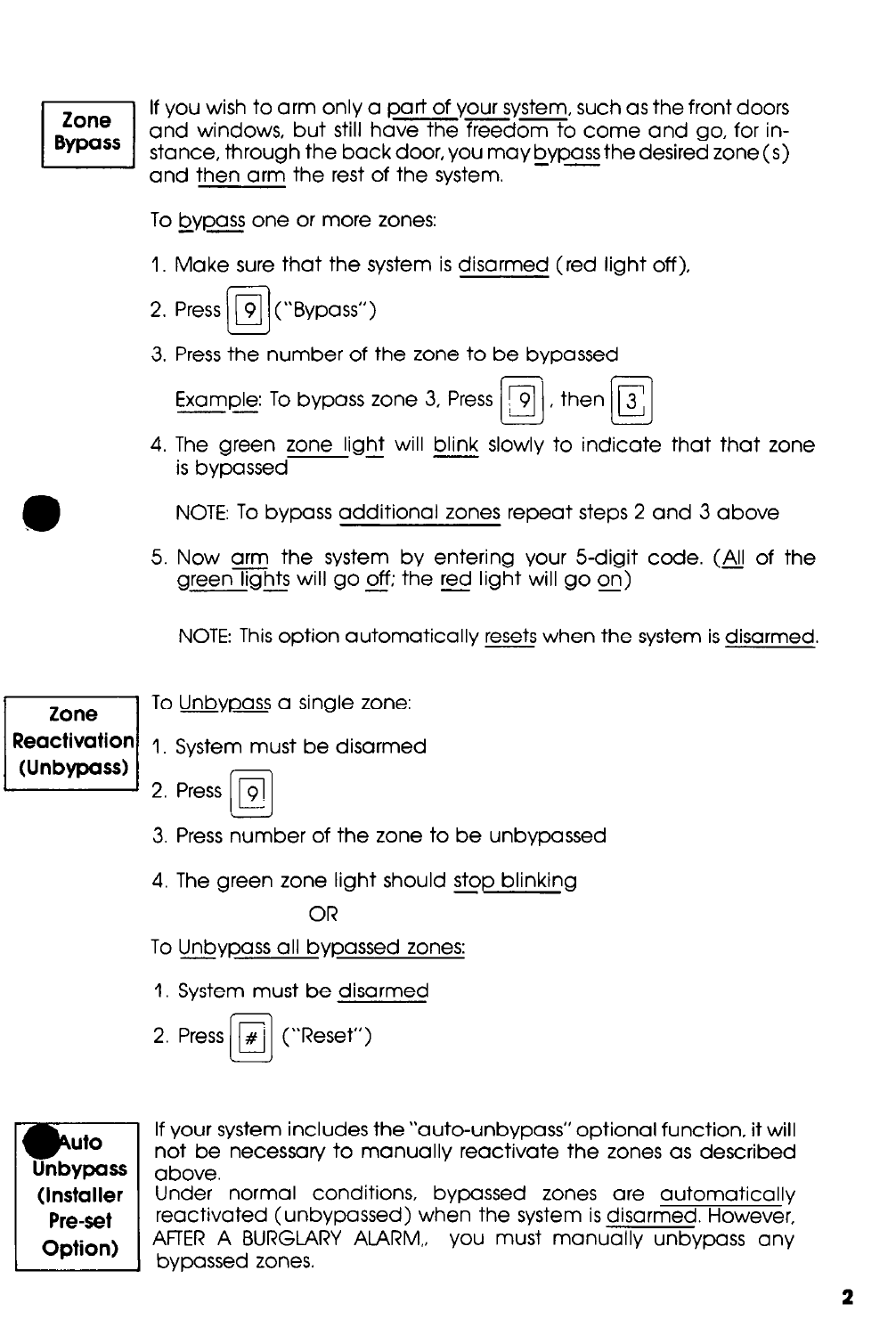## KEYPAD LIGHTS

Green Zone Lights Each green light corresponds to a particular zone number (1-6). Each may be on steady, blinking or off at various times, indicating different conditions of the zone. Since your security system has been customized to suit your specific needs, your installer will identify any "24-hour" zones in your system. The chart below shows the meaning of the green lights.

 $\bigcirc$  .

#### Burglary Zones

| <b>ZONE STATUS</b> | <b>SYSTEM DISARMED</b> | SYSTEM ARMED                       |  |  |
|--------------------|------------------------|------------------------------------|--|--|
| Good               | Light On               | Light Off                          |  |  |
| Trouble            | Light Off              | Fast Blink <sup>**</sup>           |  |  |
| <b>Bypassed</b>    | Slow Blink             | Does Not Display<br>in Armed State |  |  |
|                    |                        |                                    |  |  |

 $*$  To stop blink, disarm system, then press.  $\boxed{*}$  ("Reset")

#### 24-Hour Zones

| <b>ZONE STATUS</b> | <b>ALARM ZONE</b>  | <b>TROUBLE ZONE</b> |
|--------------------|--------------------|---------------------|
| Good               | Light Off          | Light On            |
| Trouble            | Light Off          | Light Off           |
| Bypassed.          | Cannot Be Bypassed | Slow Blink          |

| <b>Amber</b><br><b>Status</b><br>Light | Each amber light monitors a particular function of your security<br>system, and is labelled accordingly. If the function is operating<br>normally, the light is on.<br>"A.C." light off: the main electrical power supply is off.<br>"FIRE" light off: trouble in the fire circuit<br>"BAT(TERY)" light off: low battery (back-up power supply) |  |
|----------------------------------------|-------------------------------------------------------------------------------------------------------------------------------------------------------------------------------------------------------------------------------------------------------------------------------------------------------------------------------------------------|--|
| Red<br><b>Arm</b><br>Light             | Light off: System Disarmed<br>Light on: System Armed<br>Slow blink: Central Station did not receive transmission <sup>**</sup><br>Fast blink: Alarm condition <sup>*</sup><br>$**$ To stop blink, press $ \mathcal{F} $<br>("Reset")<br>$*$ To stop blink, disarm system, then press $\left  \frac{1}{2} \right $<br>("Reset")                  |  |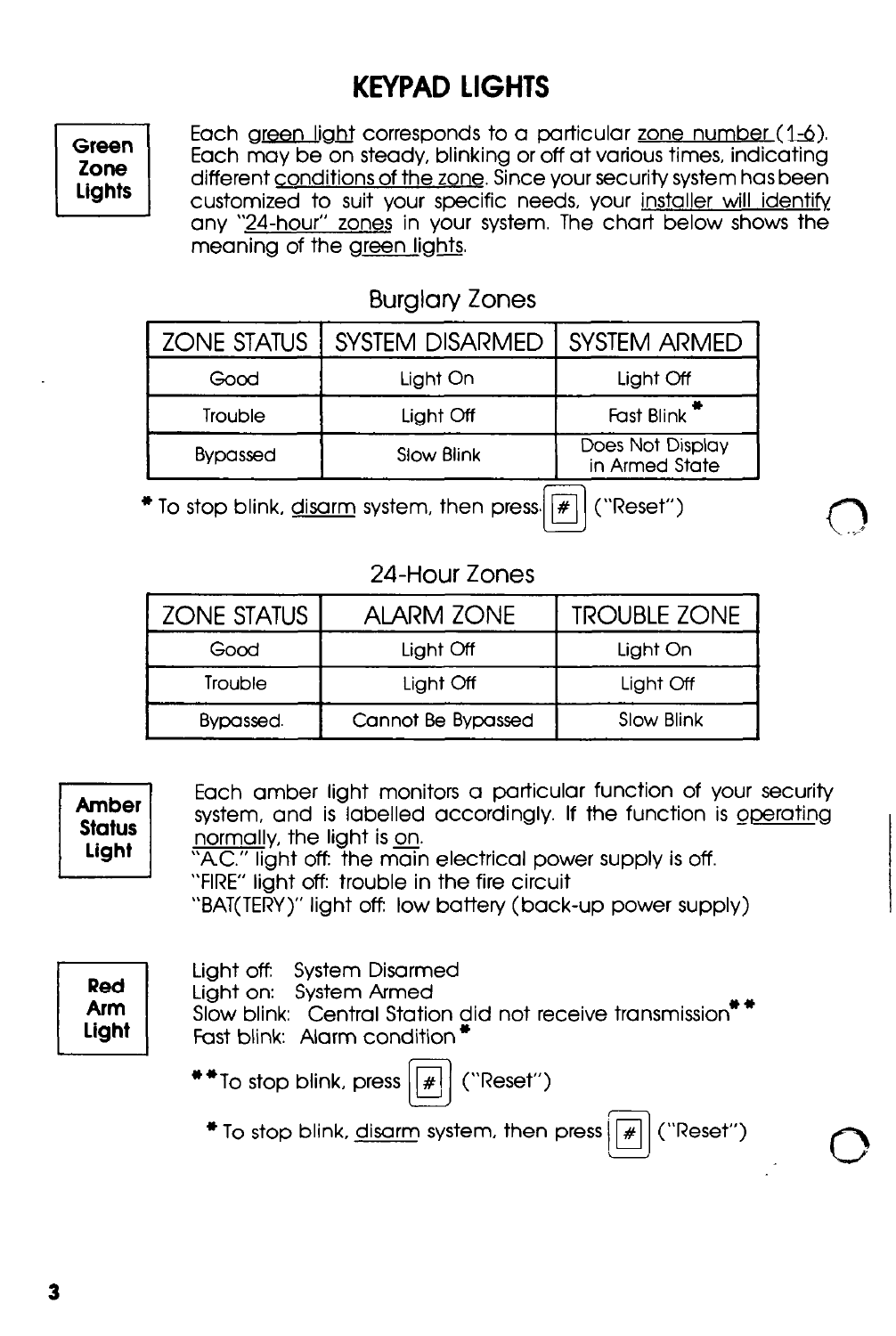### THE KEYPAD BUZZER



4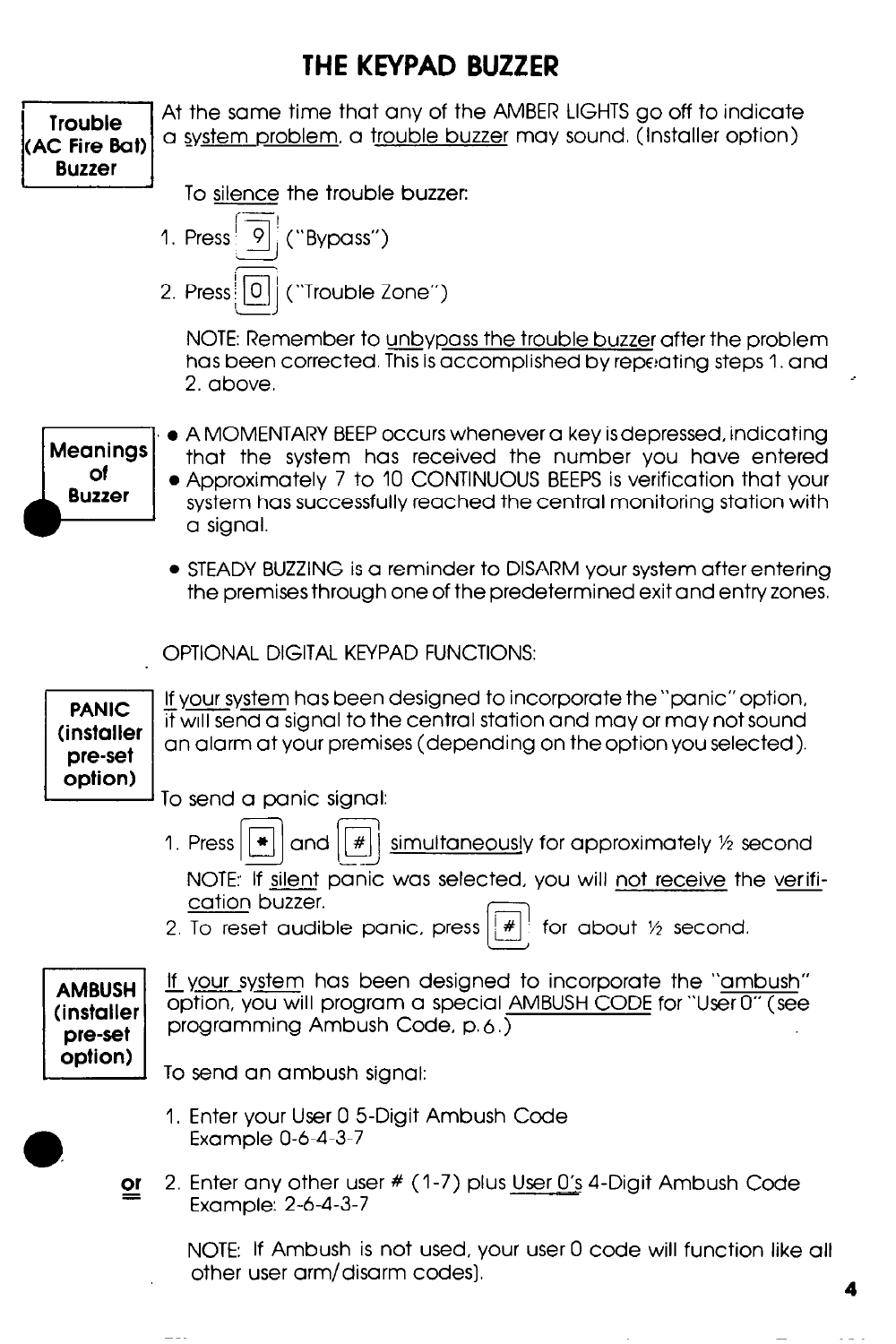## KEYPAD PROGRAMMING



• Now press the 4 Numbers Desired for User 2's Code. Do not us (Upon completion of the 4th digit the  $\overline{Z}$ one 1 light will stop blinking.)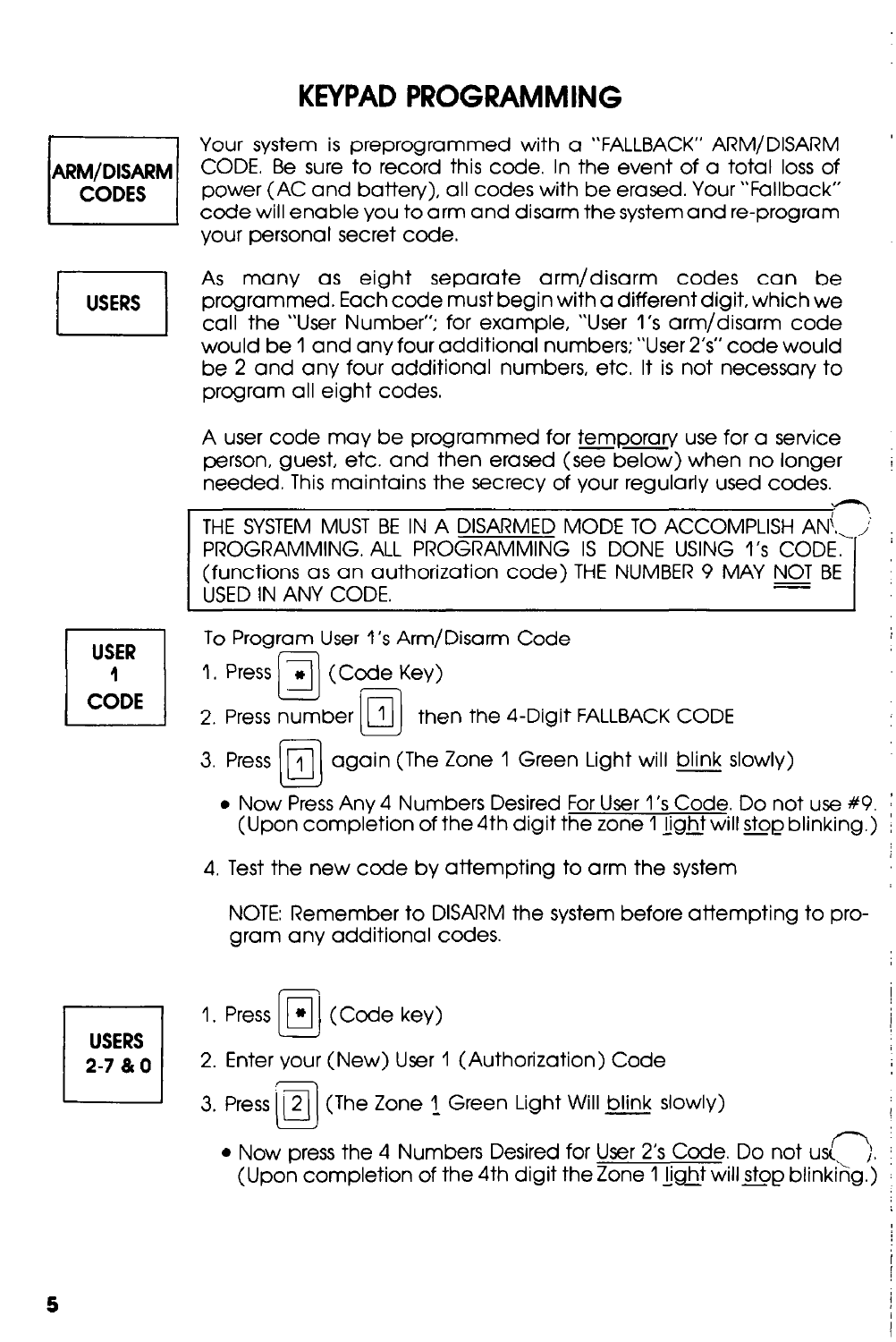Repeat for User 3-7 and 0

User O's Code may be programmed exactly as all other user codes only if the keypad "AMBUSH" feature is not used. This feature is pre-set by your installing company, if desired. (See explanation of "AMBUSH" below.)

#### **AMBUSH**

Ambush is a 4-digit code that will either turn the system ON if it is off, or OFF if it is on. AT THE SAME TIME it will send a SILENT EMERGENCY SIG-NAL to the central monitoring station. The Ambush Code is programmed as User 0, following standard USER CODE PROGRAMMING as described on page 5



User 1 can erase any user's code except his own, as follows:

- 1. Press  $||\cdot||$  (Code Key)
- 2. Enter User 1 Code
- 3. Press User Number of Code to be Erased (e.g., if User 2 Code is to be

erased depress only the number  $\lfloor 2 \rfloor$  to erase entire code.





CHANGING<br>
Repeat Steps 1, 2, and 3 above, entering User Number of code to be<br>
CODE<br>
4 Feter new 4 digit code desired (de net use #0)

**USER CODE**  $\vert$  4. Enter new 4-digit code desired (do not use  $\#9$ )



The exit and entrance delay times have been previously set for your convenience and security. These allow you to enter or leave the premises through specified "Delay Openings" while the system is armed. If you feel these delay times are unsatisfactory, call your installing company.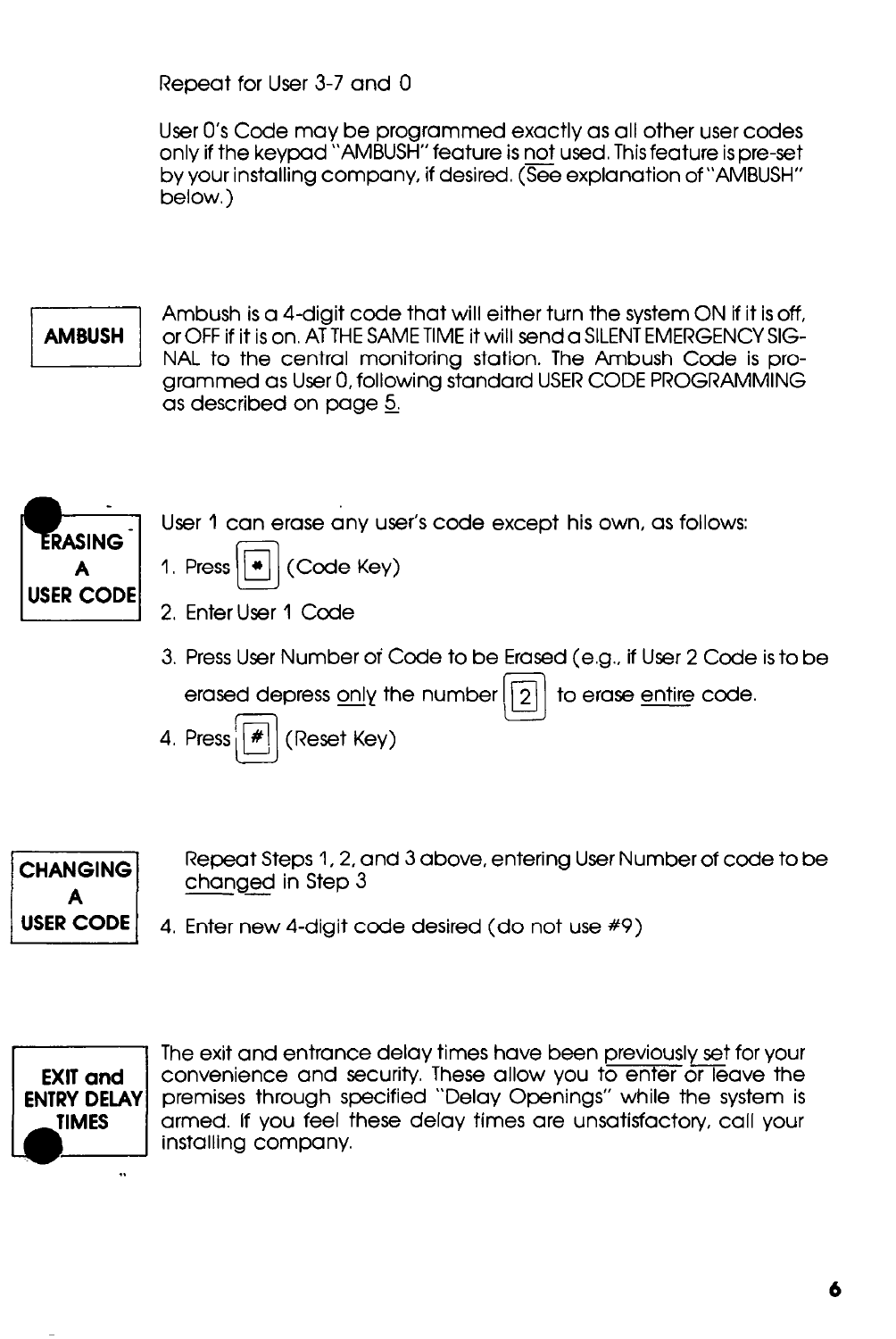## ABOUT THE MANUFACTURER

Your new XL1219 Control Panel and Remote Digital Keypad are manufactured by Fire Burglary Instruments, Inc., leading manufacturers of quality, reliable security control equipment since 1971. These products have been engineered using the latest advances in electronic and computer technology; and are thoroughly tested by computer, as well as quality control experts, several times during the manufacturing process.

Fire Burglary Instruments warranties its products through your installing company. Product Reliability and Ease of Operation are two of the major factors in the engineering design of all of Fire Burglary Instruments products; so you can look forward to many years of trouble-free service from your new security system.

i

i

8 I

i f

I

1

 $\mathcal{L}$ 

If you have any questions about the operation of your system, call your installer.